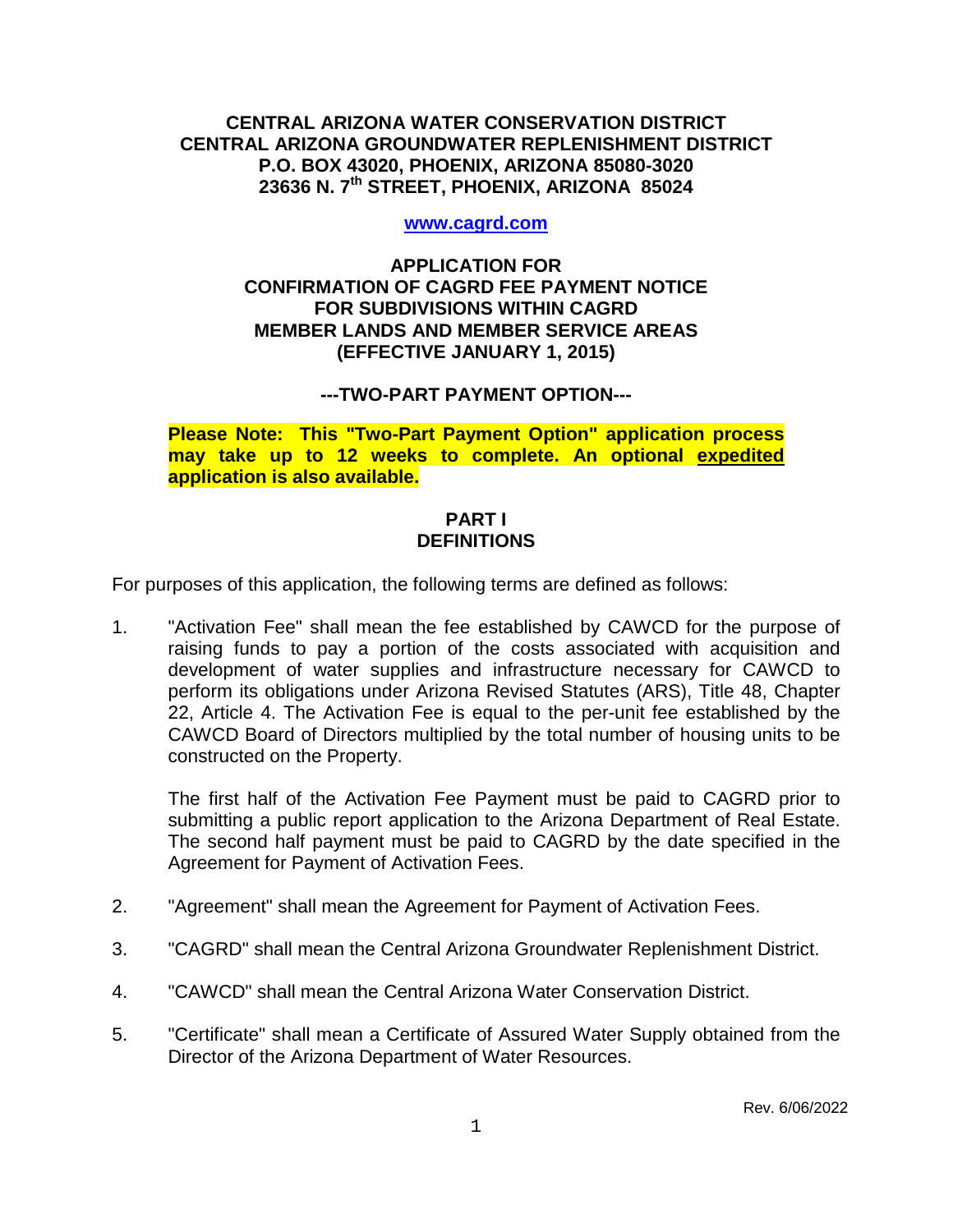- 6. "Owner" shall mean the person(s) or entity(ies) identified in response to question 6, Part III, of this application.
- 7. "Property" shall mean the real property described in response to question 1, Part IV of this application.
- 8. "Replenishment Reserve Fee" shall mean the fee that must be paid to CAGRD in accordance with [ARS §§ 48-3772.E.](https://www.azleg.gov/viewdocument/?docName=https://www.azleg.gov/ars/48/03772.htm) and [48-3774.01.A.](https://www.azleg.gov/viewdocument/?docName=https://www.azleg.gov/ars/48/03774-01.htm) The Replenishment Reserve Fee must be paid to CAGRD prior to submitting an application with the Arizona Department of Real Estate for a Public Report for the Property.

Note: If you have any questions about this request form, please contact Terri Boxley at 623-869-2419 or [tboxley@cap-az.com](mailto:tboxley@cap-az.com)

### **TO OBTAIN ANY OF THE FORMS REFERENCED IN THIS APPLICATION, OR FOR INFORMATION ABOUT THE CAGRD IN GENERAL, VISIT US ONLINE AT [www.CAGRD.com](http://www.cagrd.com/)**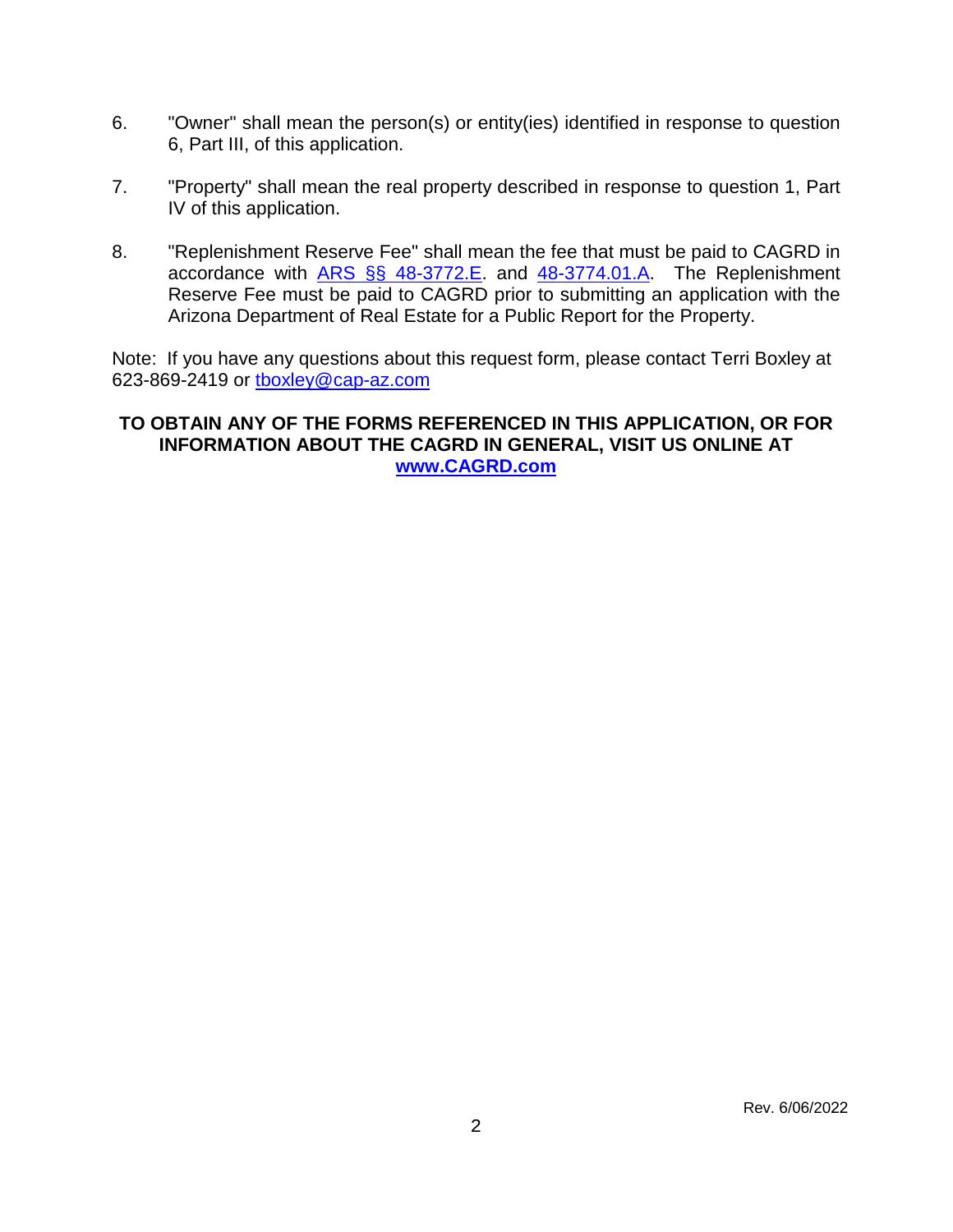### **PART II INSTRUCTIONS**

**Step 1.** Provide all information requested in **Part III** of this application, and complete and sign the Affidavit of Applicant. The Affidavit of Applicant must be signed by the Owner of the Property.

**Step 2.** Gather all documents required for initial processing, as listed in **Part IV**. To ensure that the application is complete and ready for submittal, please use the checklist provided.

A processing fee of \$250.00 is required to accompany this application. Please make check payable to: CAGRD.

**Step 3.** Submit the completed application, all required documents and the processing fee to:

> Central Arizona Groundwater Replenishment District P.O. Box 43020, Phoenix, Arizona 85080-3020 23636 North  $7<sup>th</sup>$  Street, Phoenix, Arizona 85024

**Step 4.** Once the application is received and determined to be complete and correct, CAGRD will prepare the Agreement and forward it to the owner/applicant for execution.

**Step 5.** Return the executed, **original** Agreement, along with any additional required documents, to CAGRD.

**Step 6.** CAGRD will mail an invoice for the required fees.

**Step 7.** Submit the required first half payment (payable to CAGRD).

**Step 8.** Upon receipt of payment, CAGRD will execute the Notice. A copy of both the fully executed Agreement and Notice will be provided to the requestor.

**Step 9.** The owner will be invoiced for the remaining balance which must be paid by the date specified in the Agreement. If the balance is not paid according to the Agreement, the public report will be revoked by the Department of Real Estate and CAWCD will be entitled to interest, costs and penalties as provided by law.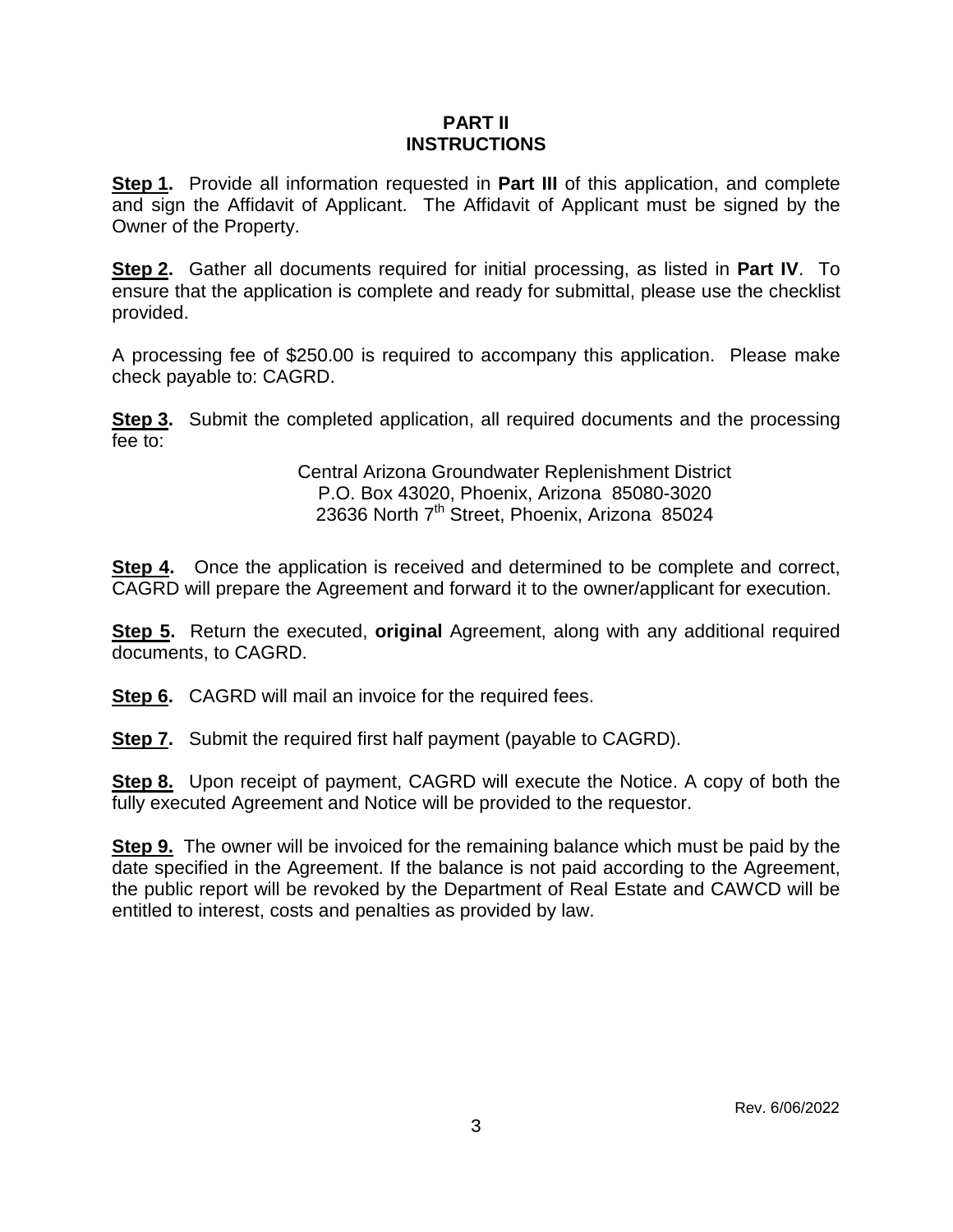### **PART III GENERAL INFORMATION**

| List of lots included in the subdivision for which this request is being submitted?                                                                |  |  |  |
|----------------------------------------------------------------------------------------------------------------------------------------------------|--|--|--|
| Name that will be used in marketing or promotional activity, if different from above<br>(aka):                                                     |  |  |  |
| <u> 1989 - Johann Stoff, amerikansk politiker (d. 1989)</u><br>Water provider that will serve the subdivision? ________________________________    |  |  |  |
| Owner:                                                                                                                                             |  |  |  |
| Owner(s) of the property must match the title report. (Please attach a separate<br>sheet with the following information for each additional owner) |  |  |  |
| a. Name:                                                                                                                                           |  |  |  |
|                                                                                                                                                    |  |  |  |
|                                                                                                                                                    |  |  |  |
|                                                                                                                                                    |  |  |  |
| e. Telephone: __________________________________Email: _________________________                                                                   |  |  |  |
| f.                                                                                                                                                 |  |  |  |
| Contact/Requestor Information:                                                                                                                     |  |  |  |
| a. Name:<br><u> 1980 - Jan Barat, prima de la contrada de la contrada de la contrada de la contrada de la contrada de la con</u>                   |  |  |  |
|                                                                                                                                                    |  |  |  |
|                                                                                                                                                    |  |  |  |
|                                                                                                                                                    |  |  |  |
| Email: _________________________                                                                                                                   |  |  |  |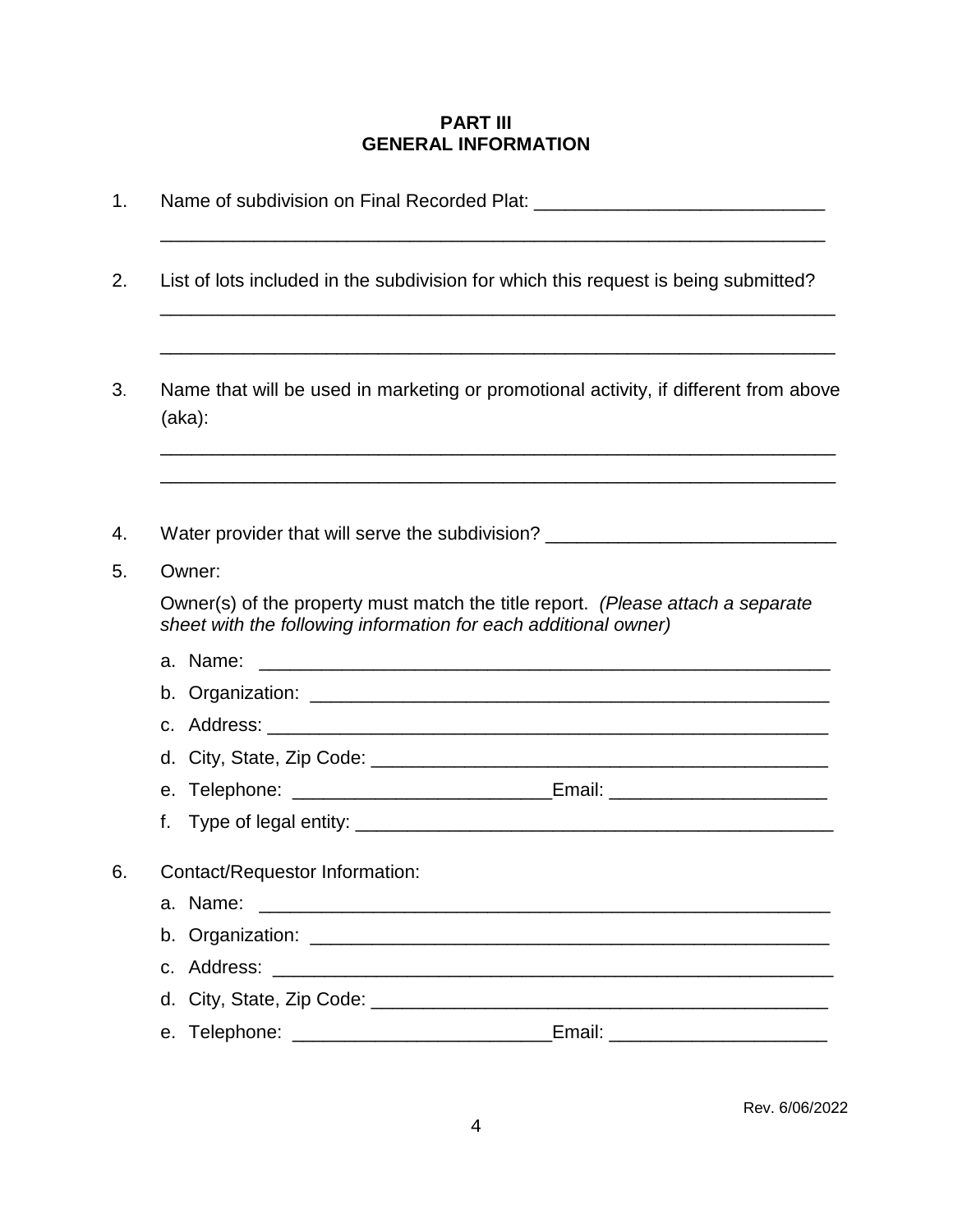### **PART IV DOCUMENTS REQUIRED FOR INITIAL PROCESSING**

- 1. A legal description for which this request is being made.
- 2. A copy of the final recorded plat (8.5 x 11).
- 3. A Title Report (with the legal description) which is a true statement of the condition of title to the Property. The Title Report must be **dated no more than 30 days prior to receipt by CAGRD**. (The applicant shall pay all costs associated with obtaining the Preliminary Title Report).
- 4. A list of the assessor parcel numbers and their corresponding lot numbers (in numerical order by lot) for this application.
- 5. A current county assessor parcel map showing all parcels within the Property.
- 6. If the property is a CAGRD Member Land subdivision, provide a copy of the applicable Certificate of Assured Water Supply that was issued by ADWR to the current owner.

The following are documents required for the owner(s):

- 7. If the Owner is a *Corporation*, please submit the following documents:
	- a. A copy of the **filed** Articles of Incorporation along with any Amendments to the filed Articles;
	- b. A copy of the **most current** By-laws of the corporation;
	- c. A **new** Certificate of Good Standing from the Arizona Corporation Commission, or if the Certificate of Good Standing was purchased from the Arizona Corporation Commission's website, provide the Order Number. [\(http://ecorp.azcc.gov/\)](http://ecorp.azcc.gov/)

If the corporation was formed in a state other than Arizona, provide a similar certificate from the state of incorporation;

- d. An **original [Corporate Resolution](http://www.cagrd.com/documents/enrollment/corporateresolution_fillable_online_doc_2.pdf)** authorizing (i) the corporation to execute and perform the Agreement, and (ii) an officer or agent authorized to sign on behalf of the corporation;
- e. If applicable, a copy of the **filed** application and Certificate of Disclosure of Foreign Corporation.
- 8. If the Owner is a *Limited Liability Company*, please submit the following documents:
	- a. A copy of the **filed** Articles of Organization along with any Amendments to

Rev. 6/06/2022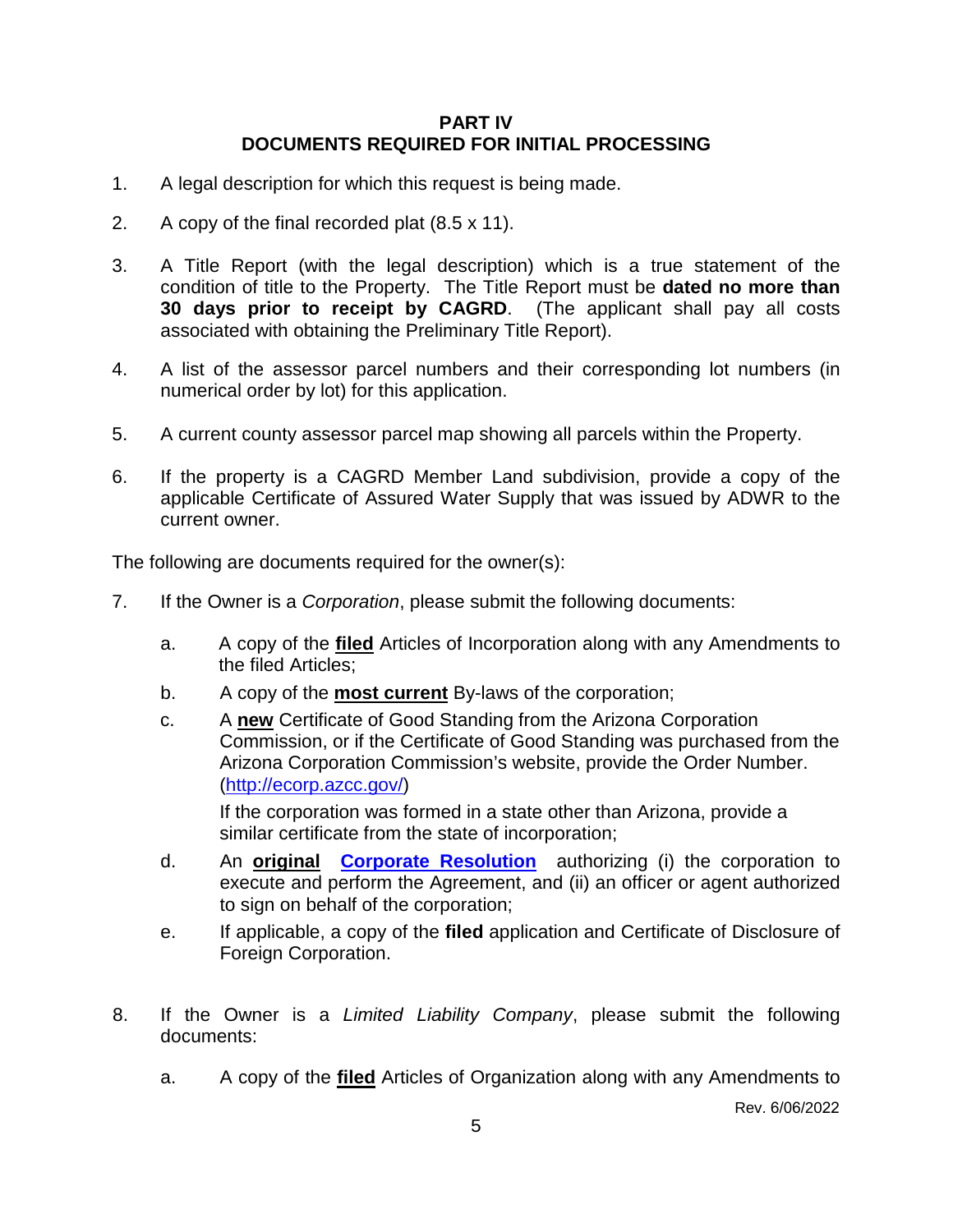the filed Articles;

- b. A copy of the **current** Operating Agreement authorizing a member, manager, officer or agent authorized to sign on behalf of the company;
- c. A **new** Certificate of Good Standing from the Arizona Corporation Commission or, if the Certificate of Good Standing was purchased from the Arizona Corporation Commission's website, provide the Order Number. (**[http://ecorp.azcc.gov](http://ecorp.azcc.gov/)**)

If the corporation was formed in a state other than Arizona, provide a similar certificate from the state of incorporation;

- d. An **original [Consent to Action](http://www.cagrd.com/documents/enrollment/Certified_Consent_Fillable_online.pdf)** by the members or managers of the company authorizing the company to execute and perform the Agreement;
- e. If applicable, a copy of the **filed** Application for Registration as a foreign limited liability company and certificate of registration.
- 9. If the Owner is a *General Partnership or Joint Venture*, please submit the following documents:
	- a. A copy of the **most current** Partnership Agreement authorizing a partner or agent to sign on behalf of the partnership or joint venture;
	- b. An **original [Certificate of General Partners](http://www.cagrd.com/documents/enrollment/certofgeneralpartners.pdf)** authorizing the partnership or joint venture to execute and perform the Agreement;
	- c. If applicable, a copy of the **recorded** Certificate of Fictitious Name from the county recorder.
- 10. If the Owner is a *Limited Partnership*, please submit the following documents:
	- a. A copy of the **most current** Limited Partnership Agreement authorizing a general partner or agent to sign on behalf of the limited partnership;
	- b. A copy of the **filed** Certificate of Limited Partnership;
	- c. An **original** Certificate of Existence from the Arizona Secretary of State and if the partnership was formed in a state other than Arizona, provide a similar certificate from that state;
	- d. An **original [Certificate of Limited Partners](http://www.cagrd.com/documents/enrollment/certlimitedpartnership.pdf)** authorizing the limited partnership to execute and perform the Agreement;
	- e. If applicable, a copy of the filed application for registration as a foreign limited partnership and certificate of registration.
- 11. If the Owner is a *Limited Liability Partnership*, please submit the following documents:
	- a. A copy of the **most current** Partnership Agreement authorizing a partner or agent to sign on behalf of the partnership;
	- Rev. 6/06/2022 b. A copy of the **filed** Application for Registration and **most recent filed**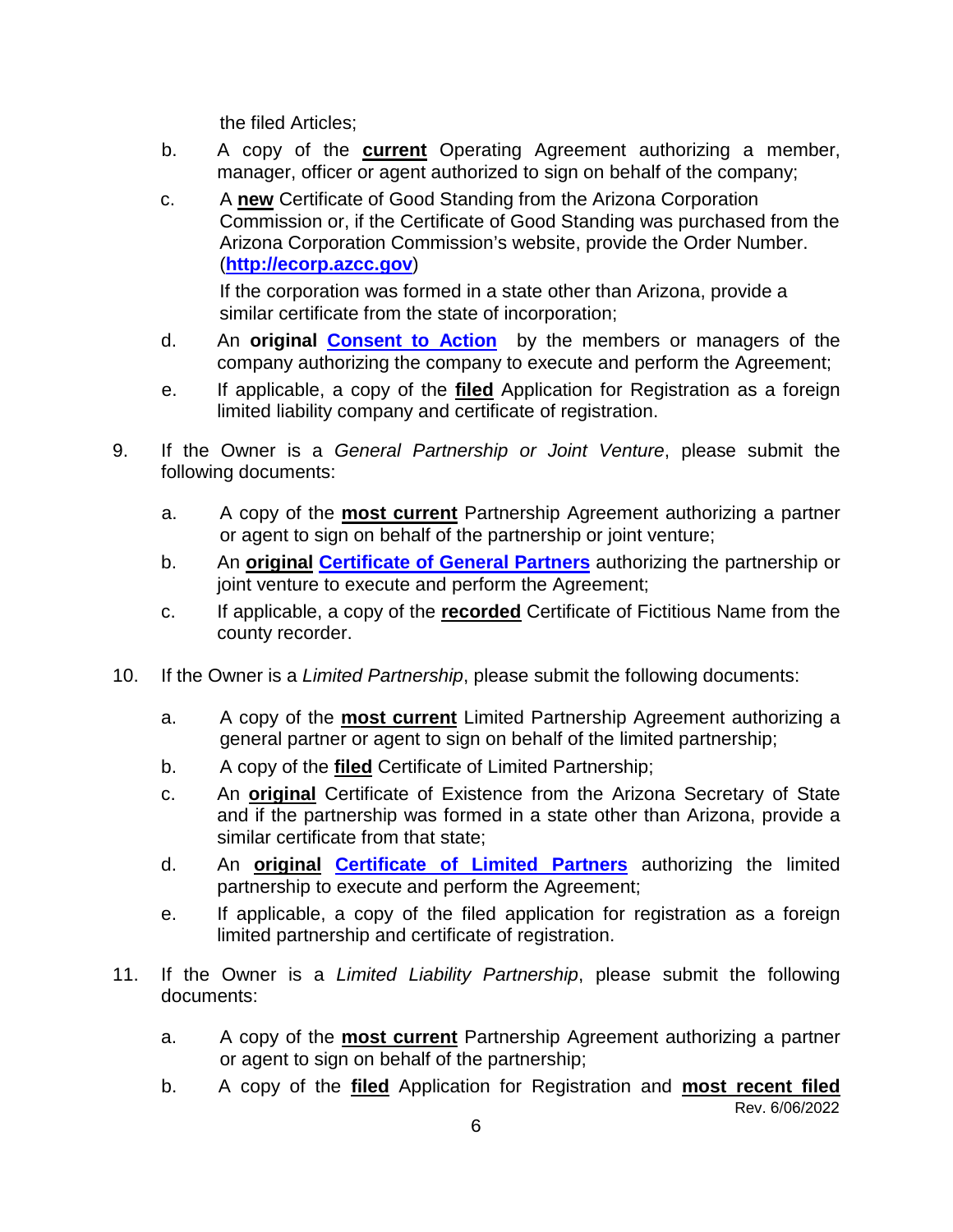Renewal of Registration;

- c. An **original** Certificate of Existence from the Arizona Secretary of State and similar certificate from the domicile state, if different;
- d. An **original [Certificate of Limited Liability Partnership](http://www.cagrd.com/documents/enrollment/certlimitedliabilitypart.pdf)** authorizing the partnership to execute and perform the Agreement; and
- e. If applicable, a copy of the **filed** Application for Registration as a foreign limited liability partnership and Certificate of Registration.
- 12. If the Owner is a *Trust*, please submit the following document:

A **copy** of the Trust Agreement authorizing a trustee or beneficiary to perform and sign the Agreement.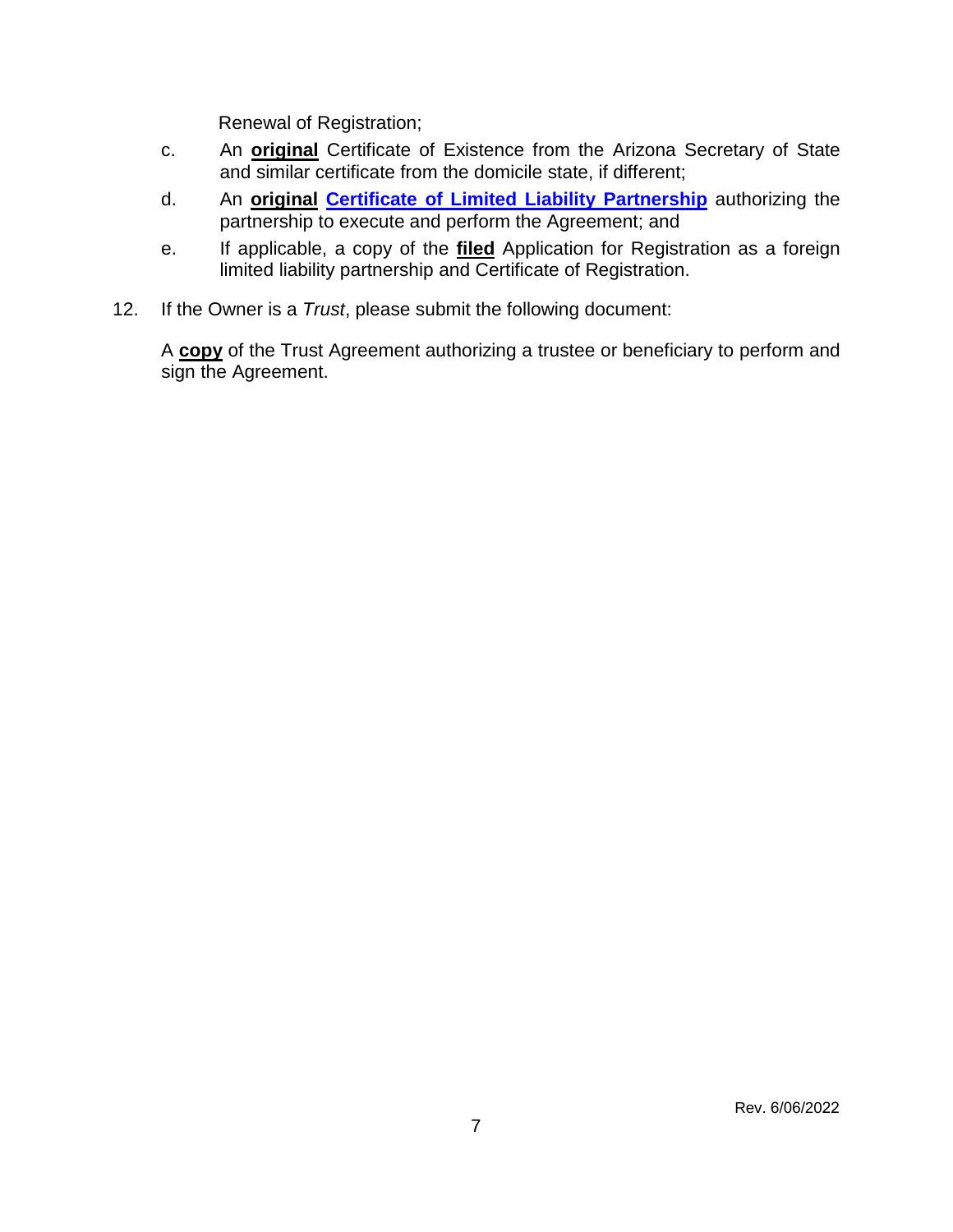# **AFFIDAVIT OF APPLICANT**

I hereby certify under penalty of perjury that the statements contained in this application, together with any documents submitted herewith are full, true, complete, and correct.

I am duly authorized to prepare and am the person responsible for the content of this application.

OWNER: \_\_\_\_\_\_\_\_\_\_\_\_\_\_\_\_\_\_\_\_\_\_\_\_\_\_\_\_\_\_\_\_\_\_\_\_\_\_

(Please print owner name)

By: \_\_\_\_\_\_\_\_\_\_\_\_\_\_\_\_\_\_\_\_\_\_\_\_\_\_\_\_\_\_\_\_\_\_\_

Its: \_\_\_\_\_\_\_\_\_\_\_\_\_\_\_\_\_\_\_\_\_\_\_\_\_\_\_\_\_\_\_\_\_\_\_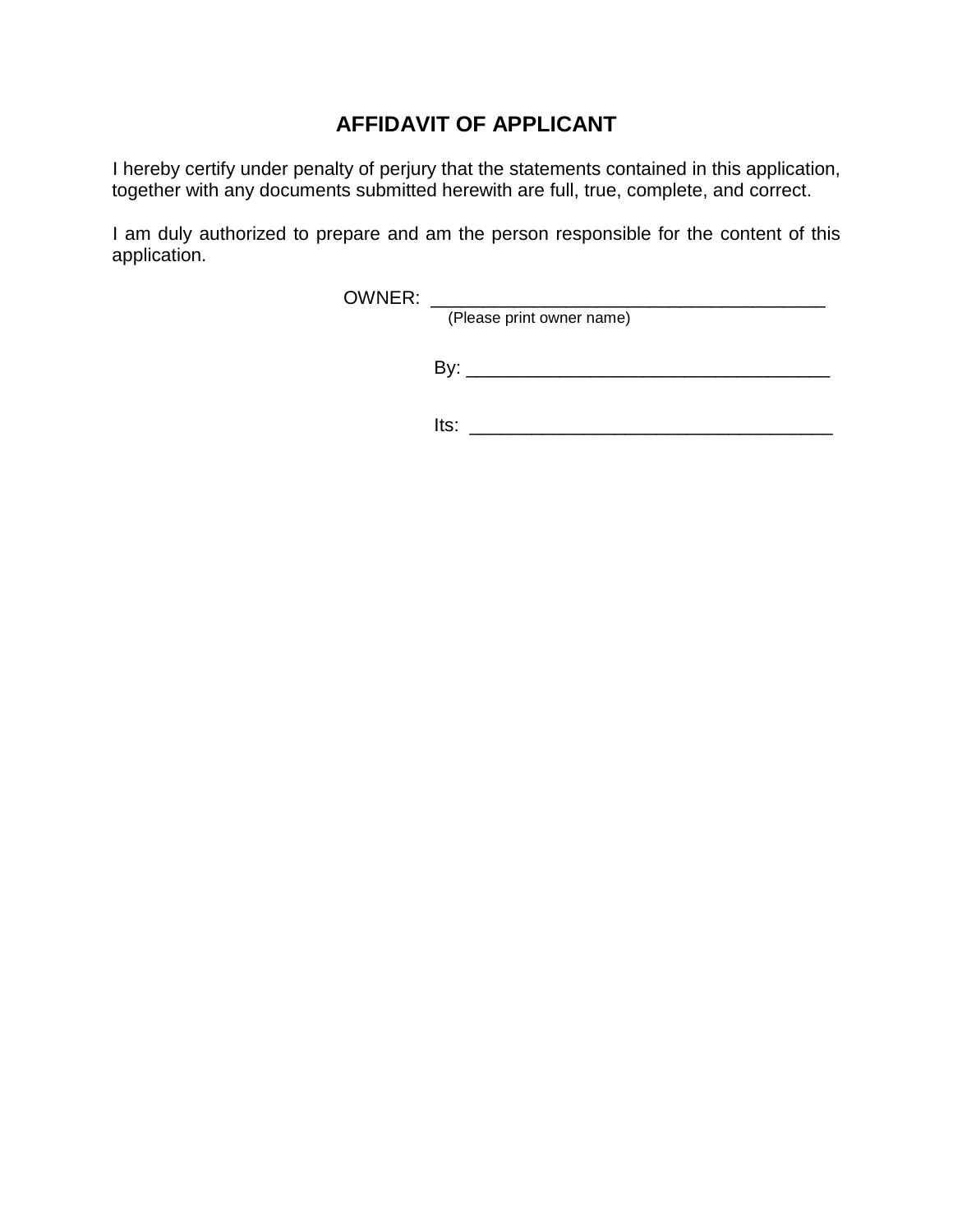### **PART V FREQUENTLY ASKED QUESTIONS**

#### *Q. Who needs to get a Confirmation of CAGRD Fee Payment Notice?*

A. Developers, builders, landowners or others seeking a Public Report for a subdivision that is (1) enrolled as a Member Land of the CAGRD or (2) located within a CAGRD Member Service Area.

#### *Q. Why do I need a Confirmation of CAGRD Fee Payment Notice?*

A. Because, in accordance with ARS § 45-576.C., ADRE will not approve a Public Report for your subdivision without this notice.

#### *Q. How do I know what fees are owed to CAGRD for my subdivision?*

A. For subdivisions that were enrolled as Member Lands of the CAGRD before January 1, 2004, only an Activation Fee must be paid to CAGRD. For subdivisions that were enrolled as Member Lands on or after January 1, 2004, both a Replenishment Reserve Fee and an Activation Fee are due. For subdivisions that are located within a CAGRD Member Service Area, only an Activation Fee must be paid to CAGRD. [Click here for the Final Rate Schedule.](https://library.cap-az.com/documents/departments/finance/CAGRD-Final-2022-23-thru-2027-28-Water-Rate-Schedule.pdf)

#### *Q. How do I know when my subdivision was enrolled as a Member Land of the CAGRD?*

A. A Declaration of Covenants, Conditions and Restrictions ("Declaration") was executed by the original owner of the land on which the subdivision will be built. Your subdivision's enrollment date is the date on which this Declaration was recorded into the records of the County Recorder.

#### *Q. What are the fees based on?*

A. The Activation Fees are on a per lot basis.

Replenishment Reserve fees are based on the size of the subdivision and the annual projected volume of replenishment that the CAGRD will be required to perform for the subdivision at buildout (as projected by ADWR).

#### *Q. What will CAGRD do with the fees?*

A*.* CAGRD will use the Replenishment Reserve Fees to purchase and store water to establish a reserve of long-term storage credits as required by Arizona Revised Statutes, Section 48-3772.E. and 48-3774.01.A. CAGRD will use the Activation Fees to purchase water rights and build infrastructure necessary to meet its replenishment obligations as required under Arizona Revised Statutes, Section 48-3772.A.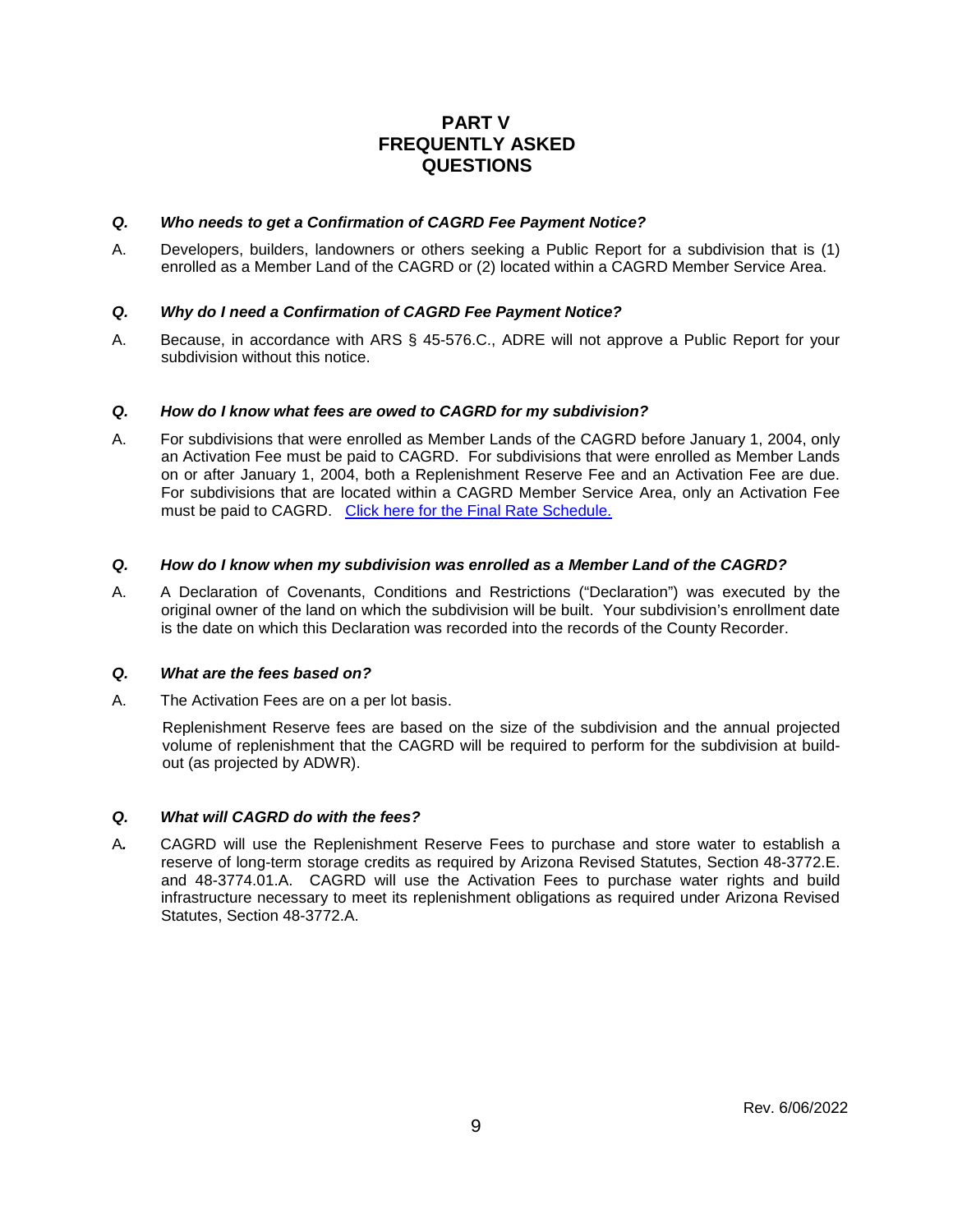#### *Q. How are the fees calculated?*

A*.* The Replenishment Reserve fee is calculated by multiplying 2 (2 years up-front) by the Volume (V) by the Replenishment Reserve Charge (RRC) as follows:

| <b>Replenishment Reserve Fee =</b>                   |          | $2 \times V \times RRC$ where:                                                                                         |  |  |  |  |
|------------------------------------------------------|----------|------------------------------------------------------------------------------------------------------------------------|--|--|--|--|
|                                                      | $V =$    | The annual volume of replenishment required by<br>CAGRD as projected by the AZ Department of<br><b>Water Resources</b> |  |  |  |  |
|                                                      |          | $RRC =$ The current Replenishment Reserve Charge as<br>established by the CAWCD Board of Directors                     |  |  |  |  |
| The Activation Fee is calculated on a per lot basis. |          |                                                                                                                        |  |  |  |  |
| Activation Fee $=$<br><b>HU</b> x <b>PUAF</b> where: |          |                                                                                                                        |  |  |  |  |
|                                                      |          | $HU =$ The number of housing units in the subdivision                                                                  |  |  |  |  |
|                                                      | $PUAF =$ | The current per-unit Activation Fee as<br>established by the CAWCD Board of Directors                                  |  |  |  |  |

#### *Q. Will there be a processing fee?*

A. Yes there is a processing fee for the two-part payment option.